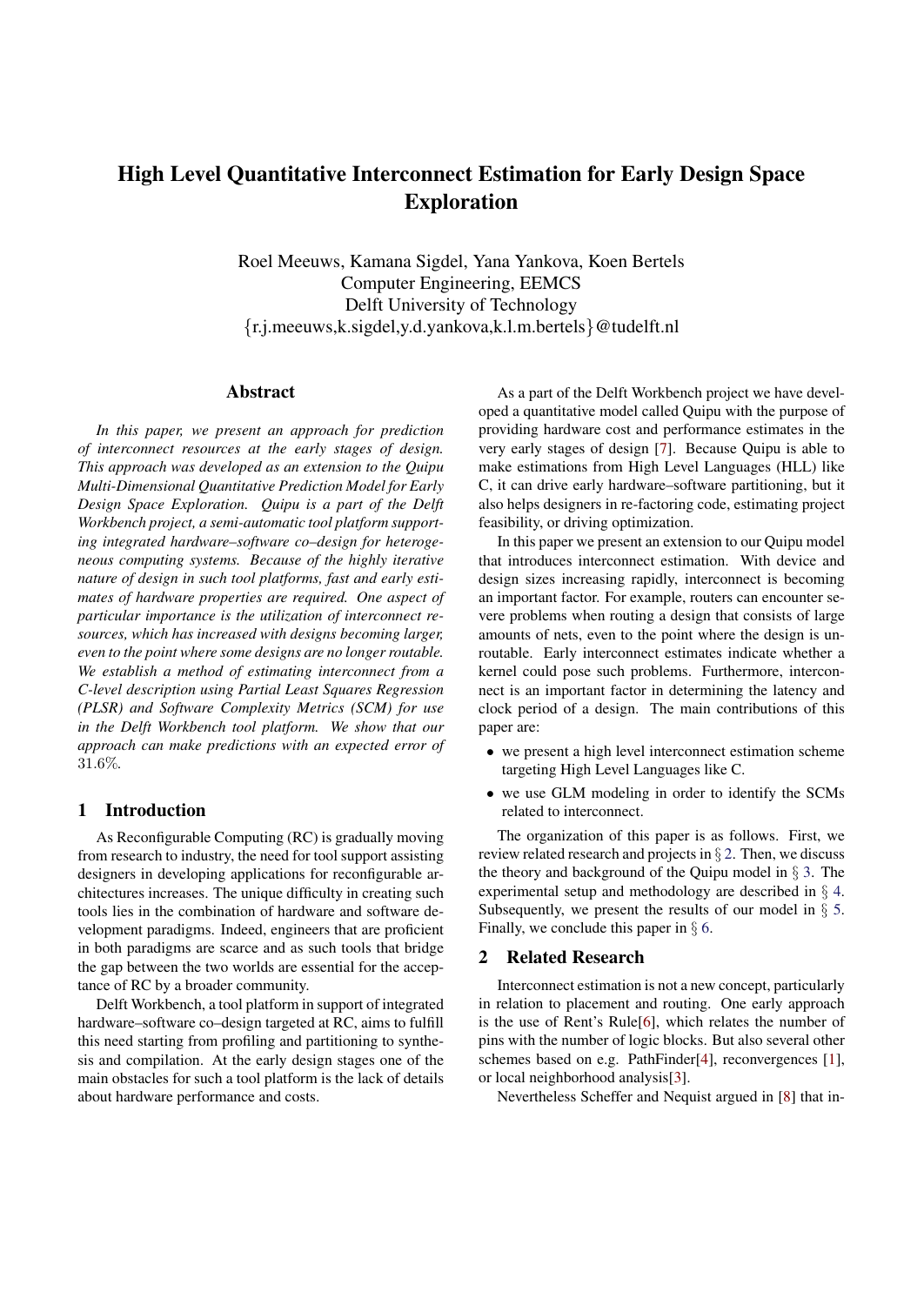terconnect estimation at this level is not viable. The main reasons they mention are the inability of statistical modeling to capture properties based on a small number of nets and the unpredictable nature of the routing process. However, they do express the need for estimation schemes working from a HDL or HLL description, like VHDL or C.

Although, some high level estimation schemes for other properties than interconnect have been presented targeting area estimation[5] or execution time[2], there are to the best of our knowledge no other hardware estimation schemes at such high levels. Particularly, there is a lack of high level interconnect estimation schemes.

## 3 Quantitative Model: Quipu

As mentioned before, early estimation of hardware costs and performance are important in designing applications for heterogeneous and reconfigurable computing systems. Quipu , our Multi–Dimensional Quantitative Prediction Model for Hardware–Software Partitioning, aims to provide this functionality. Making such hardware estimates from a software–level description requires that Quipu quantifies the relation between hardware and software. We have demonstrated that such a quantified relation can be established in [7]. In this section we outline the basic concepts and theory behind the Quipu model.

#### 3.1 Software Metrics

Quipu tries to capture the relation between hardware and software using SCMs. These metrics represent intrinsic aspects of computer programs and kernels as program size, control intensity, or data usage. As we have shown in [7] SCMs also relate to hardware area costs. Currently, our model utilizes a set of 48 different SCMs like the number of paths or the cyclomatic complexity. For a detailed description of these metrics please refer to [7].

The main problem of using SCMs is their inherent multicollinearity. This phenomenon arises when different metrics measure the same quality. For example, LOC and the number of statements both measure the length of the program in some way. One approach to solve this is to transform the data into a set of independent components using Principal Component Analysis [7] (PCA). Otherwise one can manually select a set of independent metrics. In the latter case the contribution of each metric can be better explained. However, PCA techniques often yield better results.

Because not every metric necessarily relates to hardware costs in a linear fashion, it is also important to linearize the metrics by applying the appropriate transformations. As an example, note that the number of paths  $(n_p)$  in a kernel grows exponentially with the number of subsequent loops. However, consecutive loops do not imply an exponential growth in hardware. In fact, linear regression improves significantly if the  $n_p$  data is transformed with a double loga-

| Hardware Property | $R^{2a}$ | <b>Expected Error</b> | Regression technique       |
|-------------------|----------|-----------------------|----------------------------|
| Flip-Flops        | 0.99     | 28%                   | <b>PLSR</b>                |
| Slices            | 0.98     | 71%                   | GLM, manual $^b$           |
| Multipliers       | 0.98     | 30%                   | GLM, manual, transform $c$ |
| <b>States</b>     | 0.96     | 67%                   | GLM, manual                |

 $a<sup>a</sup>R<sup>2</sup>$  expresses the amount of variance explained by the model *<sup>b</sup>*manually selected metrics

*c* all data was processed with a log-transformation

*Table 1:* Summary of the different sub-models in the Quipu model characterizing hardware area.

rithmic transformation ( $n'_p = \log(\log(n_p + 1) + 1)$ )

### 3.2 Regression Techniques

In order to formulate a quantitative model, we use linear regression on a dataset of SCMs and hardware cost measurements from a library of software kernels. In previous work [7] we considered classical linear regression, however, the error margins of  $67\%$ -129% were not encouraging. In our current model we employ more advanced techniques, like Generalized Linear Modeling (GLM) and Partial Least Squares Regression (PLSR). For our interconnect extension we also apply these more advanced techniques. The first technique relaxes the need for normally distributed data, accepting any distribution from the exponential family. The other method tries to find linear components of the independent variables that maximize the covariance between the dependent and independent variables, solving the multicollinearity problem.

#### 3.3 Criteria

The Quipu model is tightly coupled with the design methodology it targets, i.e. it is built using data generated with the targeted tool chain. This allows for a higher accuracy in the context of the targeted tool chain. However, it also implies the model is not directly applicable to other tool chains without rebuilding the dataset. It also implies some target platforms might require different criteria to be predicted than others. Currently, Quipu targets Xilinx FP-GAs in the Virtex family.

Quipu consists of several sub–models for each hardware property. Outside our interconnect extension, several area properties, like slices, flip-flops, multipliers, and states are available. A summary of previous results can be viewed in Table 1. Although one could argue that the error is quite large, one should consider Quipu targets the very early stages of design..

#### 3.3.1 Interconnect

The Quipu model, as part of the Delft Workbench, targets estimation for FPGAs. Within this context, there are several properties we can try to estimate, like Total Wire Length, Average Wire Length, or Reachability. However, in our pa-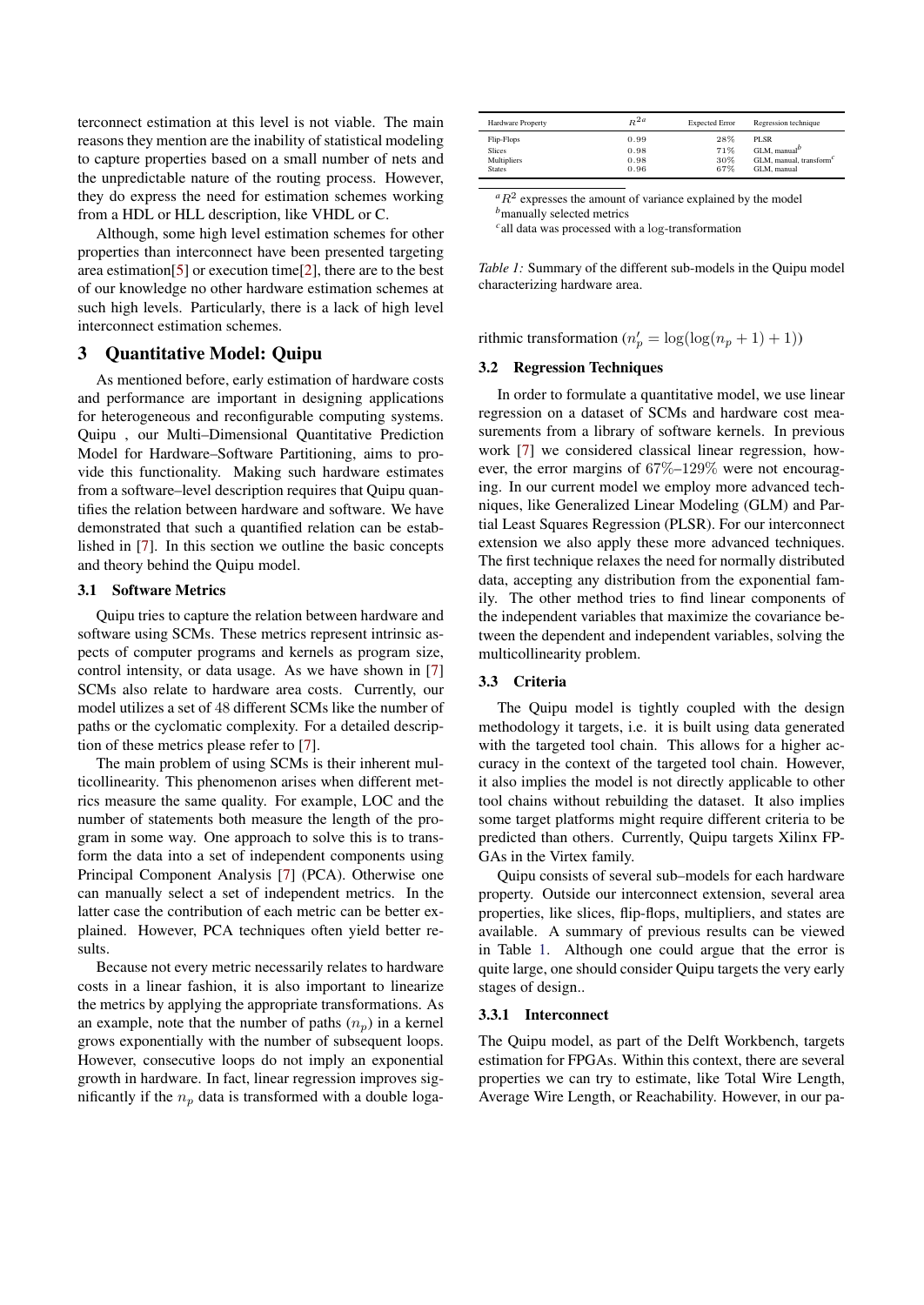| Dominica     | Kemper         | Bitt Bandar | Steamings   | Accordingla | Comptoning   |  |
|--------------|----------------|-------------|-------------|-------------|--------------|--|
| Compression  | $\mathfrak{D}$ | $\mathbf x$ |             | $\mathbf x$ | $\mathbf x$  |  |
| Cryptography | 56             | $\mathbf x$ | $\mathbf x$ |             | $x^b$        |  |
| <b>DSP</b>   | 5              | $\mathbf x$ | $\mathbf x$ |             | $x^b$        |  |
| ECC          | 6              | $\mathbf x$ | $\mathbf x$ |             | $\mathbf{x}$ |  |
| Mathematics  | 19             |             |             |             |              |  |
| Multimedia   | 32             | $x^b$       | $\mathbf x$ |             | $\mathbf x$  |  |
| General      | 15             |             |             | $x^b$       | $\mathbf x$  |  |
| Total        | 135            |             |             |             |              |  |

*<sup>a</sup>*Non-constant space complexity.

*<sup>b</sup>*Only some instances in that domain express this characteristic.

*Table 2:* Number of functions in each domain with the main algorithmic characteristics present in each application domain.

per we assume the size and location of the nets in a design are evenly distributed, as well as that the behaviour of the router is not predictable from the software-level. Therefore, we consider the number of nets as a quantification of the number of used interconnect resources.

### 4 Methodology and Setup

In order to define our model we have gone through the following steps. Previously, a library of 135 C-functions from a wide range of application domains was created for Quipu, as summarized in Table 4. By using source code from existing applications from many different areas in computing, we aim to build models that are generally applicable. In order to determine the SCMs from this set of functions we instrumented the Elsa/Elkhound GLR parser and compiler front-end from UC Berkeley. We used the instrumented parser to generate the dataset of SCMs from the library of functions. On a 2.4GHz AMD Athlon64 this process took 7.5 seconds to complete.

We then used the DWARV [9] C-to-VHDL compiler to translate all 135 kernels to VHDL. The VHDL code was then synthesized, mapped, placed, and routed for the VirtexII Pro FPGA (XC2VP30-7-ff896) using the Xilinx ISE  $9i$  workflow optimizing for speed. Six kernels did not compile, two other kernels were not synthesizable, and 9 more kernels were not routable in a reasonable amount of time. Thus we collected 118 observations for regression analysis.

#### 5 Experimental Results

In this section we present the results of the regression analyses. We present both the results with GLM and PLSR in order to choose the best model. Furthermore, we compare our approach with other interconnect estimation schemes.

The results for the GLM model can be seen in Fig. 1 and Table 3. Fig. 1 depicts the prediction quality of the model and it shows the linear relation between the metrics and the number of nets close to the ideal  $x = y$  line. The GLM



*Figure 1:* Actual number of nets vs. predicted number of nets for the GLM model.

model had an expected error of 46.7%, which is comparable with other Quipu estimation models as can be observed in Table 1.

We observe from the  $p$ -values<sup>1</sup> that in particular the number of definition–use pairs in the code is a significant metric. This can be explained when we consider that exactly the transfer of values (*definitions*) via variables to their location of *use* requires interconnect resources. Another significant set of metrics are related to program size. It stands to reason that the larger a kernel becomes, the more interconnect it will require. Furthermore, the AICC metric, which represents the entropy or variation in the operators in the code, relates to interconnect, which might be explained by hardware reuse.

We have also generated a PLSR model as depicted in Fig. 2. In order to choose the number of components the PLSR model we evaluated the Root Mean Square Error for Prediction (RMSEP) for each number of components. The minimum RMSEP was attained when 9 components are used. In Fig. 2, we can see the performance of the PLSR model with 9 components using Leave-One-Out (LOO) prediction. LOO, is a technique where each data point is predicted using regression on the remaining data points. This way the actual prediction error instead of the fitting error can be obtained. The prediction error in the PLSR model was 31.6%.

When we compare our model with previous interconnect estimation approaches, as in [4, 1, 3], the first thing that stands out is the comparably large error. In contrast with the other approaches that target pre– and post–placement estimation, the Quipu model targets the very early stages of design. Thus, the added advantage of early estimation

<sup>&</sup>lt;sup>1</sup>The chance that the relation described by the estimation model was obtained by pure chance.